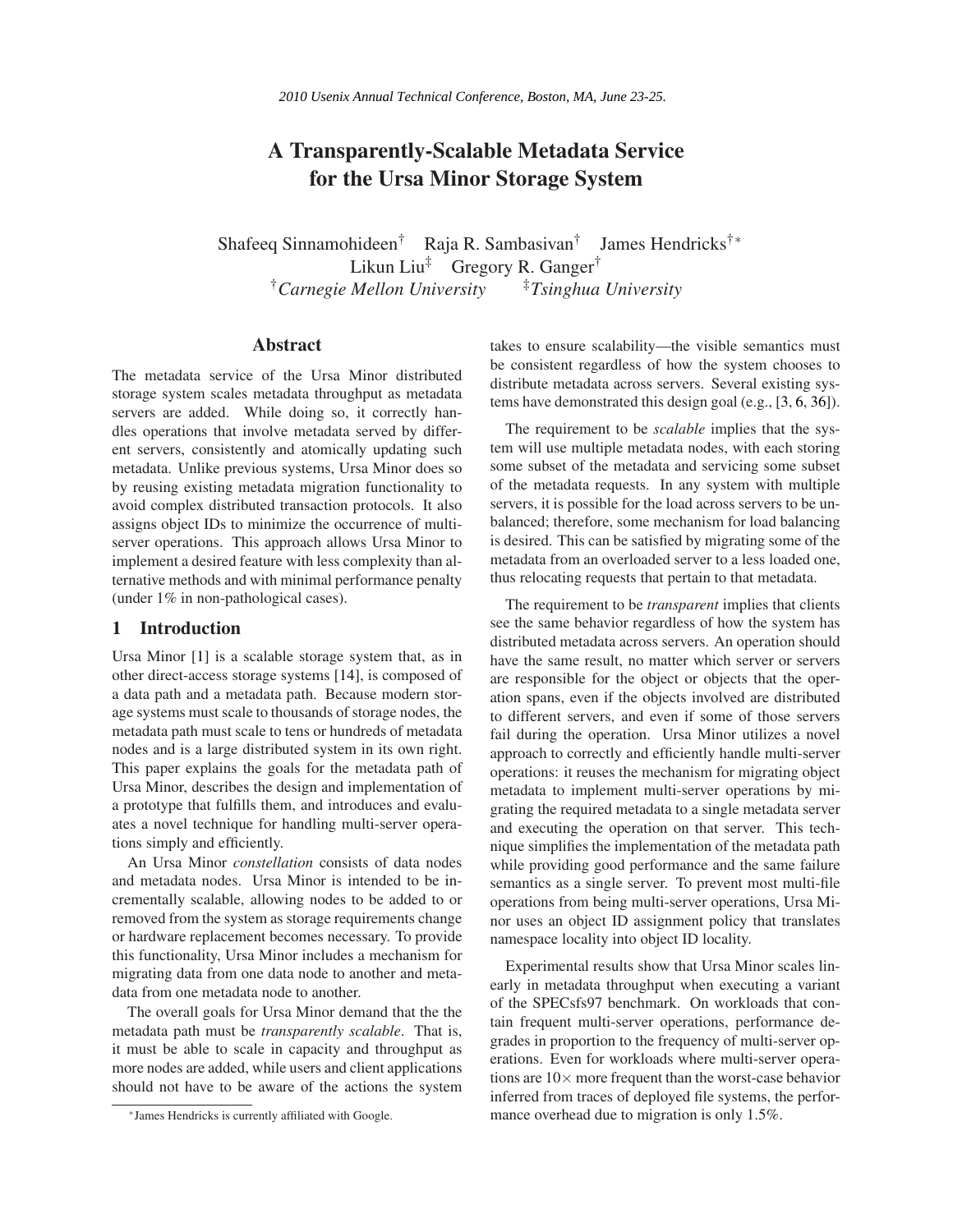| <b>Report Documentation Page</b>                                                                                                                                                                                                                                                                                                                                                                                                                                                                                                                                                                                                                                                                                                                                                                                                                                   |                             |                                                                       |                                                   | Form Approved<br>OMB No. 0704-0188                 |                           |  |
|--------------------------------------------------------------------------------------------------------------------------------------------------------------------------------------------------------------------------------------------------------------------------------------------------------------------------------------------------------------------------------------------------------------------------------------------------------------------------------------------------------------------------------------------------------------------------------------------------------------------------------------------------------------------------------------------------------------------------------------------------------------------------------------------------------------------------------------------------------------------|-----------------------------|-----------------------------------------------------------------------|---------------------------------------------------|----------------------------------------------------|---------------------------|--|
| Public reporting burden for the collection of information is estimated to average 1 hour per response, including the time for reviewing instructions, searching existing data sources, gathering and<br>maintaining the data needed, and completing and reviewing the collection of information. Send comments regarding this burden estimate or any other aspect of this collection of information,<br>including suggestions for reducing this burden, to Washington Headquarters Services, Directorate for Information Operations and Reports, 1215 Jefferson Davis Highway, Suite 1204, Arlington<br>VA 22202-4302. Respondents should be aware that notwithstanding any other provision of law, no person shall be subject to a penalty for failing to comply with a collection of information if it<br>does not display a currently valid OMB control number. |                             |                                                                       |                                                   |                                                    |                           |  |
| 1. REPORT DATE<br><b>JUN 2010</b>                                                                                                                                                                                                                                                                                                                                                                                                                                                                                                                                                                                                                                                                                                                                                                                                                                  |                             | <b>3. DATES COVERED</b><br>2. REPORT TYPE<br>00-00-2010 to 00-00-2010 |                                                   |                                                    |                           |  |
| <b>4. TITLE AND SUBTITLE</b>                                                                                                                                                                                                                                                                                                                                                                                                                                                                                                                                                                                                                                                                                                                                                                                                                                       |                             | 5a. CONTRACT NUMBER                                                   |                                                   |                                                    |                           |  |
| A Transparently-Scalable Metadata Service for the Ursa Minor Storage                                                                                                                                                                                                                                                                                                                                                                                                                                                                                                                                                                                                                                                                                                                                                                                               |                             |                                                                       | 5b. GRANT NUMBER                                  |                                                    |                           |  |
| <b>System</b>                                                                                                                                                                                                                                                                                                                                                                                                                                                                                                                                                                                                                                                                                                                                                                                                                                                      |                             |                                                                       |                                                   | 5c. PROGRAM ELEMENT NUMBER                         |                           |  |
| 6. AUTHOR(S)                                                                                                                                                                                                                                                                                                                                                                                                                                                                                                                                                                                                                                                                                                                                                                                                                                                       |                             |                                                                       |                                                   | 5d. PROJECT NUMBER                                 |                           |  |
|                                                                                                                                                                                                                                                                                                                                                                                                                                                                                                                                                                                                                                                                                                                                                                                                                                                                    |                             |                                                                       |                                                   | <b>5e. TASK NUMBER</b>                             |                           |  |
|                                                                                                                                                                                                                                                                                                                                                                                                                                                                                                                                                                                                                                                                                                                                                                                                                                                                    |                             |                                                                       |                                                   | 5f. WORK UNIT NUMBER                               |                           |  |
| 7. PERFORMING ORGANIZATION NAME(S) AND ADDRESS(ES)<br><b>Carnegie Mellon University, Software Engineering</b><br>Institute, Pittsburgh, PA, 15213                                                                                                                                                                                                                                                                                                                                                                                                                                                                                                                                                                                                                                                                                                                  |                             |                                                                       |                                                   | 8. PERFORMING ORGANIZATION<br><b>REPORT NUMBER</b> |                           |  |
| 9. SPONSORING/MONITORING AGENCY NAME(S) AND ADDRESS(ES)                                                                                                                                                                                                                                                                                                                                                                                                                                                                                                                                                                                                                                                                                                                                                                                                            |                             |                                                                       |                                                   | 10. SPONSOR/MONITOR'S ACRONYM(S)                   |                           |  |
|                                                                                                                                                                                                                                                                                                                                                                                                                                                                                                                                                                                                                                                                                                                                                                                                                                                                    |                             |                                                                       |                                                   | <b>11. SPONSOR/MONITOR'S REPORT</b><br>NUMBER(S)   |                           |  |
| 12. DISTRIBUTION/AVAILABILITY STATEMENT<br>Approved for public release; distribution unlimited                                                                                                                                                                                                                                                                                                                                                                                                                                                                                                                                                                                                                                                                                                                                                                     |                             |                                                                       |                                                   |                                                    |                           |  |
| <b>13. SUPPLEMENTARY NOTES</b>                                                                                                                                                                                                                                                                                                                                                                                                                                                                                                                                                                                                                                                                                                                                                                                                                                     |                             |                                                                       |                                                   |                                                    |                           |  |
| 14. ABSTRACT<br>The metadata service of the Ursa Minor distributed storage system scales metadata throughput as<br>metadata servers are added. While doing so, it correctly handles operations that involve metadata served<br>by different servers, consistently and atomically updating such metadata. Unlike previous systems, Ursa<br>Minor does so by reusing existing metadata migration functionality to avoid complex distributed<br>transaction protocols. It also assigns object IDs to minimize the occurrence of multiserver operations. This<br>approach allows Ursa Minor to implement a desired feature with less complexity than alternative methods<br>and with minimal performance penalty (under 1% in non-pathological cases).                                                                                                                 |                             |                                                                       |                                                   |                                                    |                           |  |
| <b>15. SUBJECT TERMS</b>                                                                                                                                                                                                                                                                                                                                                                                                                                                                                                                                                                                                                                                                                                                                                                                                                                           |                             |                                                                       |                                                   |                                                    |                           |  |
| 16. SECURITY CLASSIFICATION OF:                                                                                                                                                                                                                                                                                                                                                                                                                                                                                                                                                                                                                                                                                                                                                                                                                                    |                             |                                                                       | 17. LIMITATION OF                                 | 18. NUMBER                                         | 19a. NAME OF              |  |
| a. REPORT<br>unclassified                                                                                                                                                                                                                                                                                                                                                                                                                                                                                                                                                                                                                                                                                                                                                                                                                                          | b. ABSTRACT<br>unclassified | c. THIS PAGE<br>unclassified                                          | <b>ABSTRACT</b><br>Same as<br><b>Report (SAR)</b> | OF PAGES<br>14                                     | <b>RESPONSIBLE PERSON</b> |  |

**Standard Form 298 (Rev. 8-98)**<br>Prescribed by ANSI Std Z39-18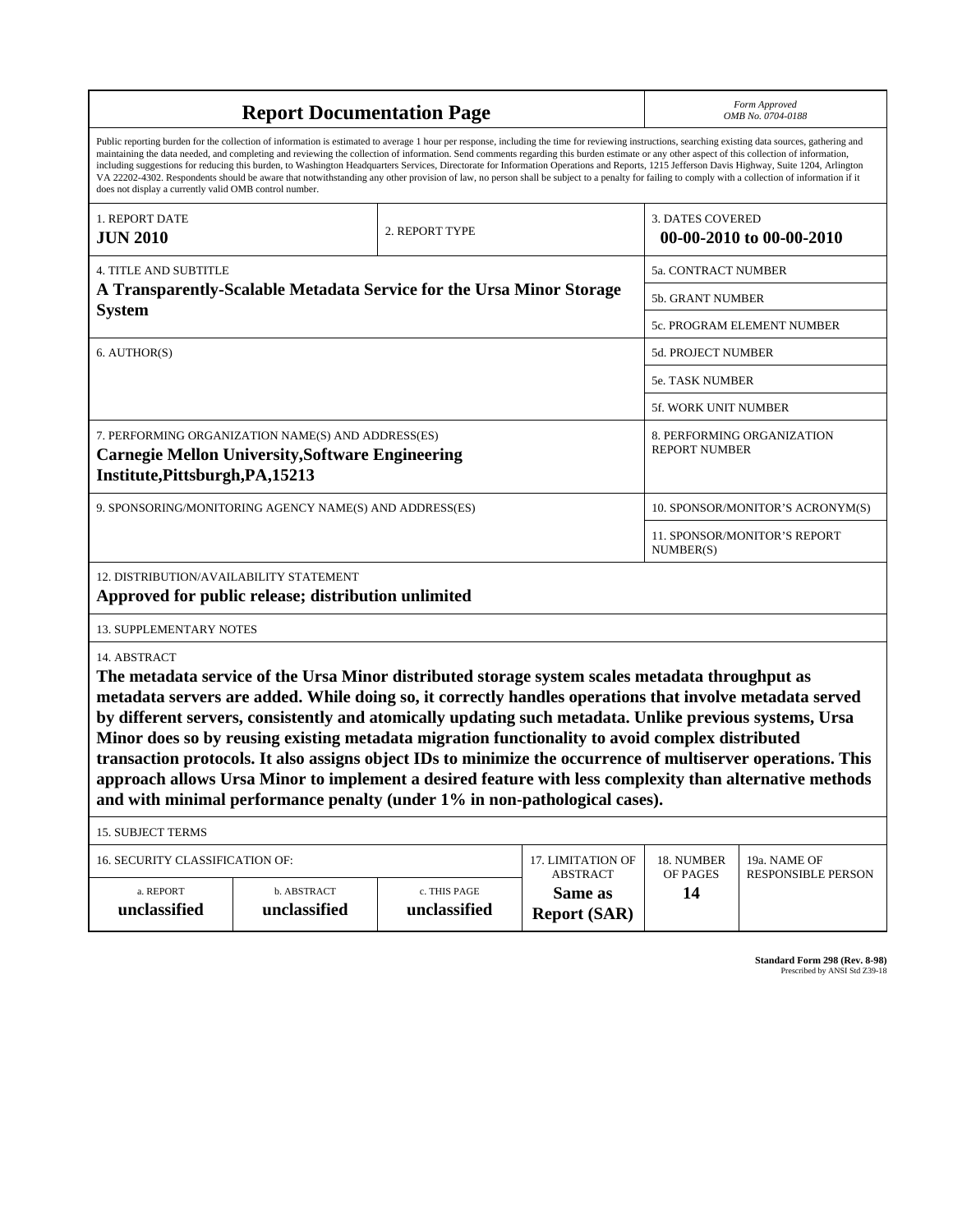# **2 Background**

Many distributed file systems have been proposed and implemented over the years. Architects usually aim to scale the capacity and throughput of their systems by doing one or more of the following:

- Increasing the performance of individual servers.
- Reducing the work each server performs per client.
- Increasing the number of servers in the system.

Each of these axes is largely independent of the others. This paper focuses on the last approach, which will still apply if servers become more capable. Most existing work on decreasing a server's per-client workload focuses on the client-server protocols [\[18,](#page-14-0) [26,](#page-14-1) [32\]](#page-14-2). Historically, the adoption of improved protocols has been slowed by the need to modify every client system to use the new protocol. Recently, however, some of these techniques have been incorporated into the NFSv4 standard [\[33\]](#page-14-3). Like the SpinFS protocol [\[11\]](#page-14-4), Ursa Minor's internal protocol is designed to efficiently support the semantics needed by CIFS [\[27\]](#page-14-5), AFS [\[18\]](#page-14-0), NFSv4, and NFSv3 [\[8\]](#page-14-6). At present, however, we have only implemented the subset needed to support NFSv3.

As mentioned, challenges in scaling the number of servers include handling infrequent operations that involve multiple servers and managing the distribution of files across servers. The remainder of this section discusses operations that could involve multiple servers, how close existing systems come to transparent scalability, how systems that handle multi-server operations transparently do so, and the importance of migration in a multi-server file system.

# **2.1 Multi-item operations**

There are a variety of file system operations that manipulate multiple files, creating a consistency challenge when the files are not all on the same server. Naturally, every CREATE and DELETE involves two files: the parent directory and the file being created or deleted. Most systems, however, assign a file to the server that owns its parent directory. At some points in the namespace, of course, a directory must be assigned somewhere other than the home of its parent. Otherwise all metadata will be managed by a single metadata server. Therefore, the CREATE and DELETE of that directory will involve more than one server, but none of the other operations on it will do so. This section describes other significant sources of multiitem operations.

The most commonly noted multi-item operation is RE-NAME, which changes the name of a file. The new name can be in a different directory, which would make the RE-NAME operation involve both the source and destination parent directories. Also, a RENAME operation can involve additional files if the destination name exists (and thus should be deleted) or if the file being renamed is a directory (in which case, the '..' entry must be modified and the path between source and destination traversed to ensure a directory will not become a child of itself). Application programming is simplest when the RENAME operation is atomic, and both the POSIX and the NFSv3 specifications call for atomicity.

Many applications rely on this specified atomicity as a building-block to provide application-level guarantees. For example, many document editing programs implement atomic updates by writing the new document version into a temporary file and then RENAME it to the userassigned name. Similarly, many email systems write incoming messages to files in a temporary directory and then RENAME them into a user's mailbox. Without atomicity, applications and users can see unexpected intermediate states, such as two identical files, one with each name, or one file with both names as hard links.

Creation and deletion of hard links (LINK and UN-LINK) are also multi-item operations in the same way that CREATE is. However, the directory in which the link is to be created may not be the original parent of the the file being linked to, making it more likely that the two are on different servers than for a CREATE and UNLINK.

The previous examples assume that each directory is indivisible. But a single heavily used directory might have more traffic than a single server can support. Some systems resolve this issue by splitting directories and assigning each part of the directory to a different server [\[37,](#page-14-7) [29\]](#page-14-8). In that case, simply listing the entire directory requires an operation on every server across which it is split, and renaming a file within a directory might require two servers if the source name is in one part of the directory and the destination is in a different part.

Multi-item transactions are a useful building block supported by modern file systems such as NTFS [\[28\]](#page-14-9) and Reiser4 [\[31\]](#page-14-10). Using transactions, an application could update a set of files atomically, rather than one at a time, and thereby preclude others seeing intermediate forms of the set. This is particularly useful for program installation and upgrade. The files involved in such a transaction could be spread across servers.

Point-in-time snapshots [\[9,](#page-14-11) [17,](#page-14-12) [25,](#page-14-13) [30\]](#page-14-14) have become a mandatory feature of most storage systems, as a tool for consistent backups, on-line integrity checking [\[25\]](#page-14-13), and remote mirroring of data [\[30\]](#page-14-14). Snapshot is usually supported only for entire file system volumes, but some systems allow snapshots of particular subtrees of the directory hierarchy. In either case, snapshots represent an important multi-item operation, with the expectation that the snapshot captures all covered files at a single point in time.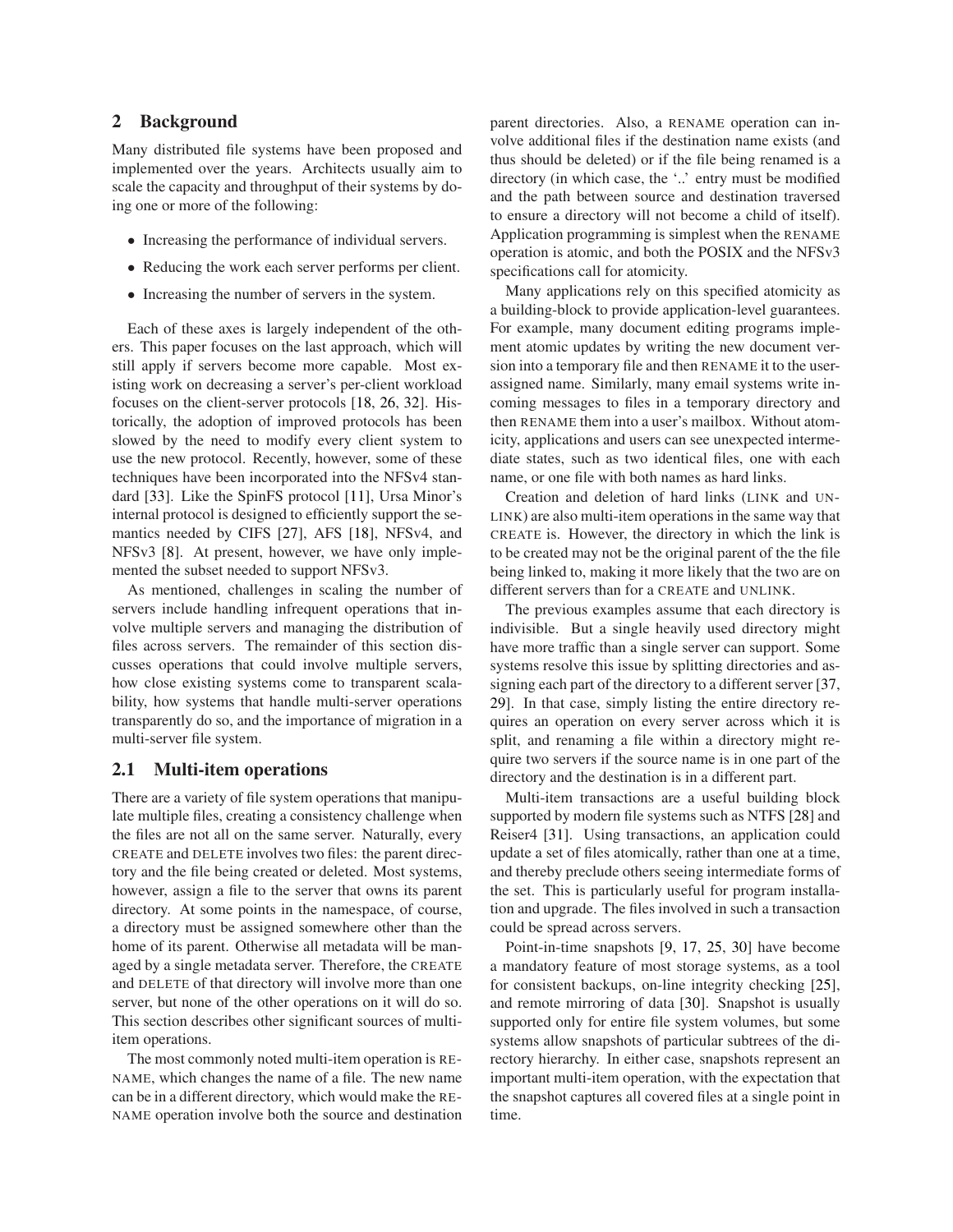### **2.2 Transparent scalability**

We categorize existing systems into three groups based on how fully they provide transparent scalability as the number of servers increases. Transparent scaling implies scaling without client applications having to be aware of how data is spread across servers; a distributed file system is not transparently scalable if client applications must be aware of capacity exhaustion of a single server or different semantics depending upon which servers hold accessed files.

**No transparent scalability**: Many distributed file systems, including those most widely deployed, do not scale transparently. NFS, CIFS, and AFS all have the property that file servers can be added, but each serves independent file systems (called *volumes*, in the case of AFS). A client can mount file systems from multiple file servers, but must cope with each server's limited capacity and the fact that multi-file operations (e.g., RENAME) are not atomic across servers.

**Transparent data scalability**: An increasingly popular design principle is to separate metadata management (e.g., directories, quotas, data locations) from data storage [\[6,](#page-14-15) [13,](#page-14-16) [14,](#page-14-17) [36,](#page-14-18) [38\]](#page-14-19). The latter can be transparently scaled relatively easily, assuming all multi-object operations are handled by the metadata servers, since each data access is independent of the others. Clients interact with the metadata server for metadata activity and to discover the locations of data. They then access data directly at the appropriate data servers. Metadata semantics and policy management stay with the metadata server, permitting simple, centralized solutions. The metadata server can limit throughput, of course, but off-loading data accesses pushes the overall system's limit much higher [\[14\]](#page-14-17). To go beyond this point, the metadata service must also be scalable.

Most modern storage systems designed to be scalable fall into this category. Most are implemented initially with a single metadata server, for simplicity. Examples include Google FS [\[13\]](#page-14-16), NASD [\[14\]](#page-14-17), Panasas [\[38\]](#page-14-19), Lustre [\[24\]](#page-14-20), prior versions of Ursa Minor [\[1\]](#page-14-21), and most SAN file systems. These systems are frequently extended to support multiple metadata servers, each exporting a distinct portion of the namespace, and the ability to dynamically migrate files from one metadata server to another. Such a solution, however, is not transparently scalable because clients see different semantics for operations that cross metadata server boundaries.

**Full transparent scalability**: A few distributed file systems offer full transparent scalability, including Farsite [\[10\]](#page-14-22), GPFS [\[32\]](#page-14-2), Frangipani [\[36\]](#page-14-18), and the version of Ursa Minor described in this paper. Most use the data scaling architecture above, separating data storage from metadata management. Then, they add protocols for handling metadata operations that span metadata servers. Section [2.3](#page-3-0) discusses these further.

Another way to achieve transparent scalability is to use a virtualization appliance or "file switch" with a collection of independent NFS or CIFS file servers [\[7,](#page-14-23) [19,](#page-14-24) [20,](#page-14-25) [39\]](#page-14-26). The file switch aggregates an ensemble of file servers into a single virtual server by interposing on and redirecting client requests appropriately. In the case of multi-server operations, the file switch serves as a central point for serialized processing and consistency maintenance, much as a disk array controller does for a collection of disks. Thus, the virtual server remains a centralized, but much more capable, file system.

### <span id="page-3-0"></span>**2.3 Multi-server operations**

Traditionally, multi-server operations are implemented using a distributed transaction protocol, such as a twophase commit [\[15\]](#page-14-27). Since each server already must implement atomic single-server operations, usually by using write-ahead logging and roll-back, the distributed transaction system can be built on top of the local transaction system. A transaction affecting multiple servers first selects one to act as a coordinator. The coordinator instructs each server to add a PREPARE entry, covering that server's updates, to their local logs. If all servers PREPARE successfully, the transaction is finalized with a COMMIT entry to all logs. If the PREPARE did not succeed on all servers, the coordinator instructs each server to roll back its state to the beginning of the transaction. With single-server transactions, recovering from a crash requires a server to examine its log and undo any incomplete transactions. Recovery from a multi-server transaction, however, is much more complicated.

With more than one server, it is possible for some servers to crash and others survive. If one crashed during PREPARE, the coordinator will wait until a time-out, then instruct the other servers to roll back their PREPAREs. If one crashed between PREPARE and COMMIT, when that server restarts, it needs to discover whether it missed the instruction to either COMMIT or UNDO. To do so, it needs to contact the coordinator or the other servers to determine whether any of them committed (in which case the coordinator must have successfully PREPAREd at all servers). Any step involving communication with other servers may fail, and if other servers have crashed, it may not be possible to proceed until they are online.

Distributed transactions may complicate other aspects of the system as well. Concurrency control within a single server requires each transaction to acquire locks to protect any state it operates on. The same is true for a multi-server operation, but now it is possible for the lock holder to crash independently of the server managing the lock. While there are existing techniques, such as leases, to handle this situation, a lock recovery scheme is sim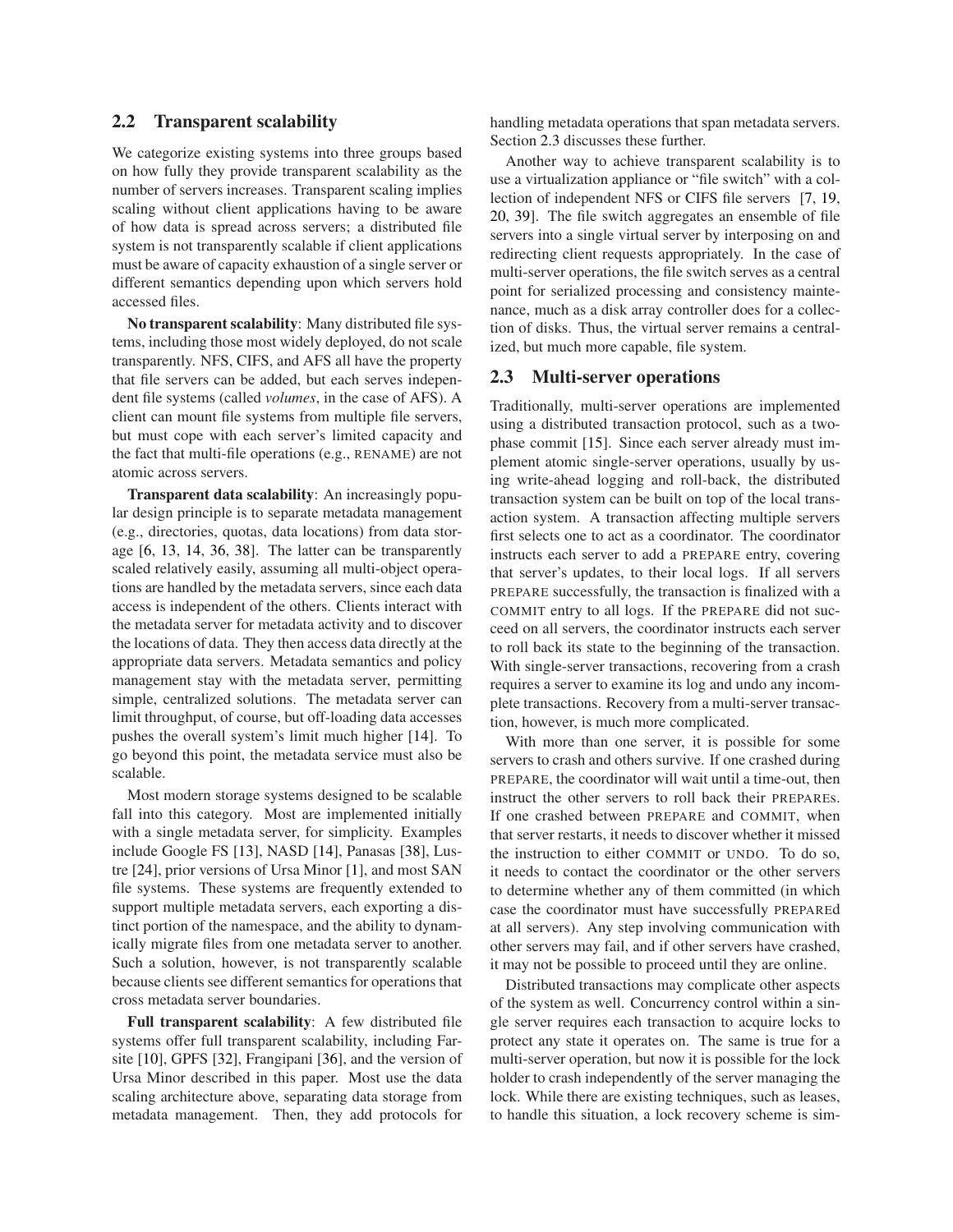ply not needed when locks can only be local to a server. Considering other common faults, such as an intermittent network failure, adds even more cases to handle.

As discussed, most of the additional complexity is in the recovery path. Not only must the recovery path handle recovery from a wide variety errors or crashes, it must also handle errors during recovery. This leads to a large number of cases that must be detected and handled correctly. Since errors in general are rare, and any particular error is even rarer, bugs in the fault-handling path may be triggered rarely and be even harder to reproduce. This places more reliance on test harnesses, which must be crafted to exercise each of the many error conditions and combinations thereof.

In order to minimize the rarely-used additional complexity of distributed transactions, Ursa Minor takes a novel approach to implementing multi-server operations. When a multi-server operation is required, the system migrates objects so that all of the objects involved in an operation are assigned to the same server, and the operation is then performed locally on that single server. This scheme is discussed in more detail in Section [3.5](#page-7-0) and requires only single-server transactions and migration. Migration is itself a simplified distributed transaction, but it must already be implemented in the system to provide even non-transparent scalability.

### **2.4 Migration**

In any system with many metadata servers, the question arises as to which files should be assigned to which servers. Some systems, such as AFS, NFS, Panasas, and Lustre, split the file system namespace into several *volumes* and assign each metadata server one or more volumes whose boundaries cannot be changed after creation. Others, such as xFS, Ceph, and OntapGX, are able to assign individual files to distinct servers. In general, supporting finer granularities requires more complexity in the mechanism that maps files to metadata servers.

Managing large-scale storage systems would be very difficult without migration—at the very least, hardware replacement and growth must be accounted for. Additionally, migration is a useful tool for addressing load or capacity imbalances. Almost every storage system has some way of performing migration, in the worst case by backing up data on the original server, deleting it, and restoring on the destination server.

Such offline migration, however, is obtrusive to clients, which will notice periods of data unavailability. If the need for migration is rare, it can be scheduled to happen during announced maintenance periods. As a system gets larger, the need for migration increases, while the tolerance for outages decreases. To address this issue, many modern systems [\[11,](#page-14-4) [18,](#page-14-0) [37,](#page-14-7) [38\]](#page-14-19) can perform migration dynamically, while serving client requests, leaving clients unaffected except for very brief periods of unavailability. Any such system would be able to utilize the same approach used in Ursa Minor to provide transparent scalability.

The process of assigning files to servers can be thought of as analogous to lock management. A server that is assigned responsibility for a file (or collection of files) has effectively been granted an exclusive lock on that file and migration changes the ownership of that lock. Given the relative rarity and granularity of migration, the centralized migration managers used in AFS [\[18\]](#page-14-0) and OntapGX [\[11\]](#page-14-4) need not be as efficient or complex as the distributed lock managers used for fine-grained locking in GPFS [\[32\]](#page-14-2), Slice [\[5\]](#page-14-28), and Frangipani [\[36\]](#page-14-18).

# **3 Design**

Ursa Minor is a scalable storage system, designed to scale to thousands of storage nodes. Ursa Minor is a direct-access storage system [\[14\]](#page-14-17), consisting of storage nodes and metadata servers. The storage nodes, termed *workers*, store byte streams named by Object ID, termed *SOID*<sup>1</sup> . There are no restrictions on which objects can reside on which worker, and an object's data can be replicated or erasure-coded across multiple workers, allowing the flexibility to tune an individual object's level of faulttolerance and performance to its particular needs. Accessing a particular file's data requires two steps: first, the file name must be translated to a SOID, and second, the workers(s) responsible for the file data must be identified so that they can be contacted to retrieve the data. In Ursa Minor, these functions are performed by the Namespace Service (NSS) and the Metadata Service (MDS), respectively. This section describes the highlevel organization of these services and provides more detail on the internal components that enable transparent scalability.

# **3.1 Metadata Service (MDS)**

The Metadata Service in Ursa Minor maintains information on each object, similar to that maintained by the inodes of a local-disk file system. For each object, the MDS maintains a record that includes the object's size, link count, attributes, permissions, and the list of worker(s) storing its data. Clients communicate with the MDS via RPCs. Since clients are untrusted, the MDS must verify that each request will result in a valid state and that the client is permitted to perform that action. Some requests, such as creating or deleting an object, require the MDS to coordinate with workers. Others, such as updating an attribute or timestamp, reside wholly within the MDS. The semantics defined for the MDS imply that individual requests are atomic (they either com-

 $1<sup>1</sup>A$  Self- $\star$  Object ID is a 128 bit number analogous to an inode number and unique across an Ursa Minor constellation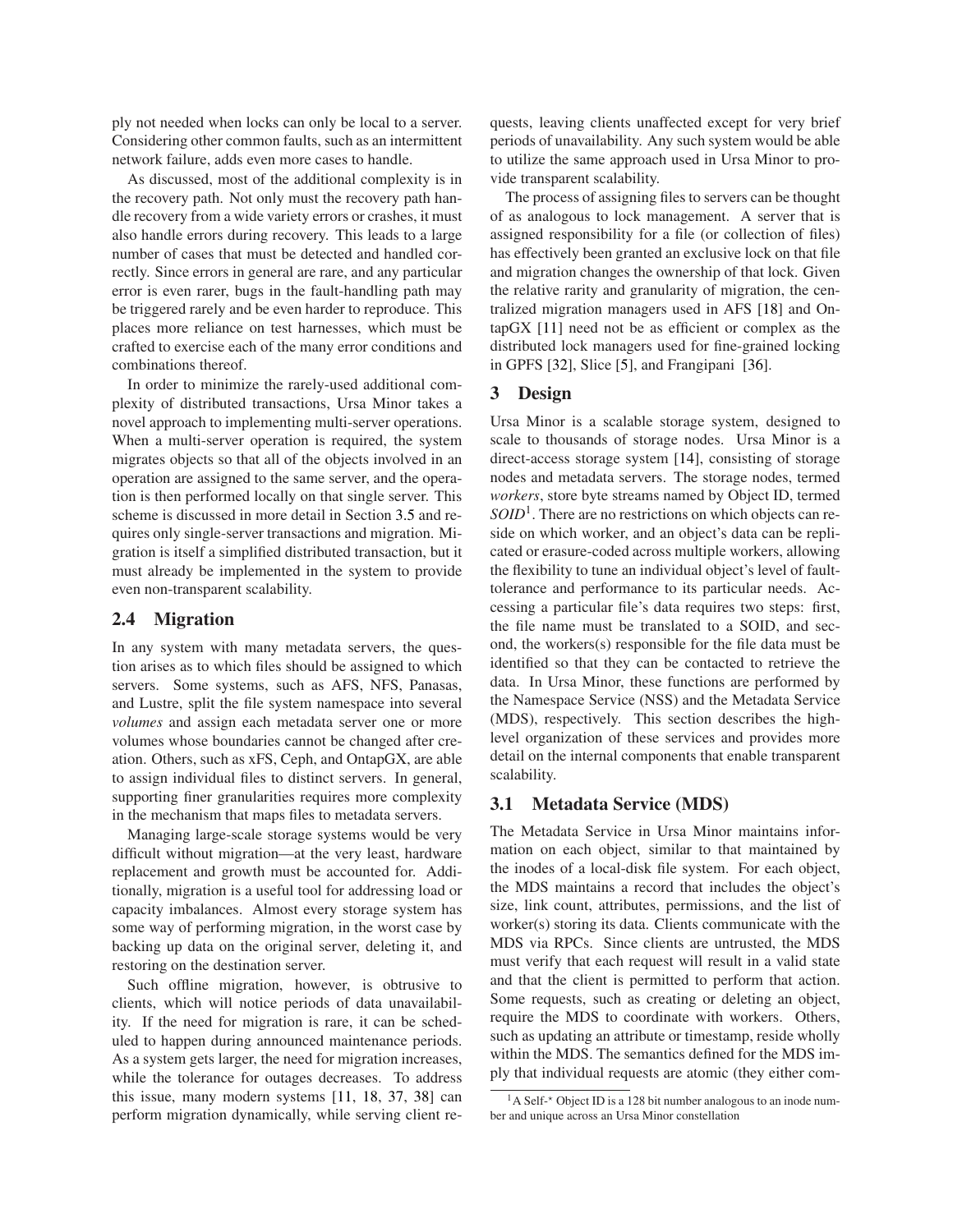plete or they don't), consistent (the metadata transitions from one consistent state to another), independent (simultaneous requests are equivalent to some sequential order), and durable (once completed, the operation's results will never be rolled back). The transaction mechanism used to ensure this is discussed in detail in Section [3.6.](#page-7-1)

The MDS is responsible for all object metadata in Ursa Minor. Individual object metadata records are stored in metadata *tables*. Each table includes all records within a defined range of SOIDs. The tables are internally structured as B-trees indexed by SOID and are stored as individual objects within Ursa Minor. The ranges can be altered dynamically, with a minimum size of one SOID, and a maximum of all possible SOIDS. Within those limits, the MDS may use any number of tables, and, collectively, the set of tables contains the metadata for all objects. Storing the tables as objects in Ursa Minor allows the MDS to benefit from the reliability and flexibility provided by Ursa Minor's data path, and results in the metadata path holding no hard system state.

Each Ursa Minor cluster includes one or more metadata servers. Each metadata server is assigned a number of metadata tables, and each table is assigned to at most one server at a time. Thus, accessing the metadata of any particular object will only involve one server at a time. Because the metadata tables are themselves objects, they can be accessed by any metadata server using Ursa Minor's normal data I/O facilities.

The assignment of tables to servers is recorded in a *Delegation Map* that is persistently maintained by a *Delegation Coordinator*. The delegation coordinator is colocated with one metadata server, termed the *Root Metadata Server*. This server is just like any other metadata server, except it happens to host the metadata for the objects used by the metadata service. Clients request the delegation map when they want to access an object for which they do not know which metadata server to contact. They cache the delegation map locally and invalidate their cached copy when following a stale cached delegation map results in contacting the wrong metadata server. Tables can be reassigned from one server to another dynamically by the delegation coordinator, and this process is discussed in Section [3.4.](#page-7-2)

### **3.2 Namespace Service (NSS)**

The Namespace Service manages directory contents. Directories are optional in Ursa Minor—applications satisfied with the MDS's flat SOID namespace (e.g.: databases, mail servers, scientific applications) need not use directories at all. Other applications expect a traditional hierarchical directory tree, which the Namespace Service provides.

Similarly to a local-disk file system, a directory entry is a record that maps a filename to a SOID. Directories are B-tree structured, indexed by name, and stored as ordinary objects, with their own SOIDs. At present, each directory object contains all of the directory entries for that directory, though there is no obstacle to splitting a directory across multiple objects.

Namespace servers are tightly coupled with metadata servers (in our implementation, both are combined in one server process which exports both RPC interfaces). Each namespace server is responsible for directories whose SOIDs are within the range exported by its coupled metadata server. This ensures that a directory's "inode" (the attributes stored by the MDS) and its contents will always be served by the same process. For the rest of this paper, we use the term "metadata server" to refer to the combined MDS and NSS server.

The NSS aims to support directory semantics sufficient to implement an overlying file system with POSIX, NFS, CIFS, or AFS semantics. As such, it provides the POSIX notions of hard links, including decoupling of unlink and deletion, and the ability to select how alreadyexisting names are handled. Typical operations include creating a file with a given name, linking an existing object under a new name, unlinking an file, looking up the SOID corresponding to a file name, and enumerating the contents of directories.

# <span id="page-5-0"></span>**3.3 SOID assignment**

In Ursa Minor, the SOID of an object determines which table, and thus which metadata server, that object is assigned to. It follows that there may be advantages in choosing to use particular SOIDs for particular files. For instance, the **ls -al** command will result in a series of requests, in sequential order, for the attributes of every file in a given directory. If those files all had numerically similar SOIDs, their metadata would reside in the same (or nearby) B-tree pages, making efficient use of the server's page cache. Similarly, most file systems exhibit spatial locality, so an access to a file in one directory means an access to another file in that same directory is likely. Secondly, many directory operations (CREATE, LINK) operate on both a parent directory and a child inode at the same time. If the parent and child had nearby SOID numbers, they would likely reside in the same table, simplifying the transaction as discussed in Section [3.5](#page-7-0) and Section [3.6.](#page-7-1)

For these reasons, it would be useful to assign SOIDs such that children of a directory receive SOIDs similar to those of the directory itself. Applied over a whole directory tree, a *namespace flattening policy* would convert "closeness" in the directory hierarchy to "closeness" in SOID values. A number of algorithms could be used for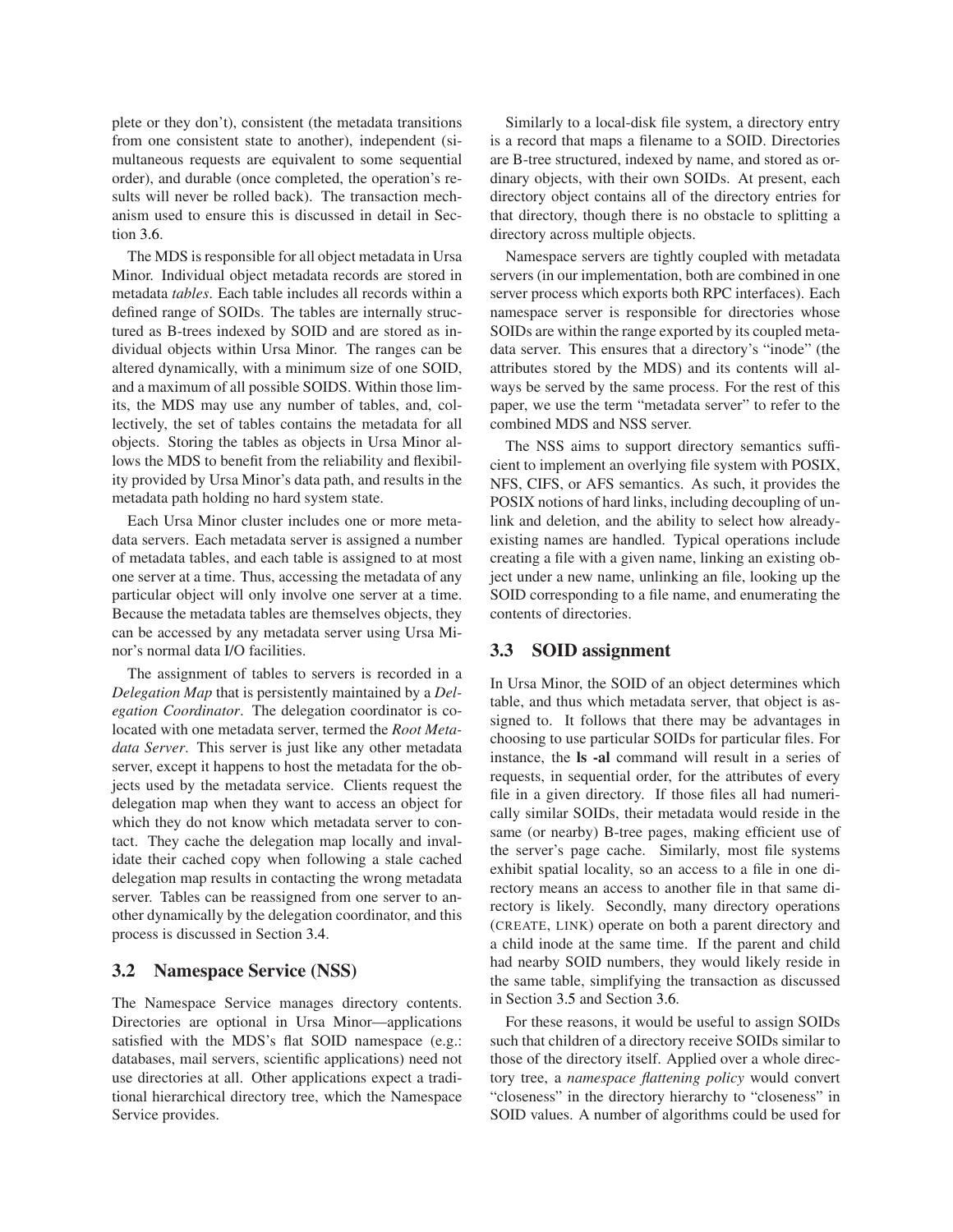this task; we use a *child-closest policy* [\[16\]](#page-14-29), which works as follows.

First, the SOID is divided bitwise into a *directory segment* and a *file segment*. The directory segment is further subdivided into a number of *directory slots*. Each slot corresponds to a level in the directory hierarchy, and the value in a slot identifies that directory within its parent. The root directory uses the most significant slot, each of its children the next most significant, and so on. When creating a new directory, the child's directory segment is copied from its parent, with a new value chosen for the most significant empty directory slot.

The file segment is simple sequential counter for files created in that directory. A directory itself has a file segment of all 0s. The first child file of that directory has the same directory segment, but file segment of 1. The second has file segment of 2 and so on. Figure [1](#page-6-0) shows an example directory tree and the SOID the child-closest policy assigns to each file or directory in the tree.

This scheme is similar to that used in Farsite, except that the Farsite FileID is variable-length and grows with with directory depth [\[10\]](#page-14-22). Supporting variable-length object identifiers would unduly complicate the implementation of Ursa Minor's protocols and components, so we use a fixed-size SOID.

With a fixed-size SOID, the namespace may have both more levels than there are directory slots and more files in a directory than can be represented in the file segment bits. To accommodate this, 2 prefix bits are used to further split the SOID into 4 regions. The first, *primary*, region, uses the assignment policy above. If the hierarchy grows too deep, the too-deep child directory is assigned a new top-level directory slot with a different prefix (the *too-deep* region). Its children grow downwards from there, as before.

If there are too many files in a directory and the next directory slot value is unused, the large directory takes over the SOIDs reserved for its nonexistent sibling and the new file is assigned a SOID that would used by its nonexistent cousin. If cousins already exist, the new file is assigned a SOID from the *too-wide* region. Within this region, fewer bits are allocated to the directory segment, and more to the file segment, so more files per directory can be handled. Finally, if either of these additional regions overflow, the *catch-all* prefix is used, and SOIDs are assigned sequentially from this region.

In the case of any overflow, the additional children are effectively created under new "roots" and thus have very different SOIDs from their parents. However, those children will still have locality with their own children (the parent's grandchildren). Thus, one large subtree will be split into two widely separated subtrees, each with locality within itself. If the two subtrees are both large enough, the loss of locality at the boundary between sub-



<span id="page-6-0"></span>**Figure 1: Child-closest SOID assignment policy.** The SOID chosen for each element of this simple directory tree is shown. For clarity the example uses a 16 bit SOID and a "." is used to separate the value of each 4 bit directory slot and file segment. The dashed lines show a too-deep directory overflowing to a new "root" and a file in a large directory overflowing to the *too-wide* region.

trees should not have a significant effect because most operations will be local to one subtree or the other.

By tuning the bit widths of the directory segment, file segment, and directory slots to match the system's workload, instances of overflow can be made extremely rare [\[16\]](#page-14-29). Namespace manipulations, such as linking or renaming files, however, will result in the renamed file having a SOID that is not similar to the SOID of its new parent or siblings. The similar situation happens in local disk files systems: a renamed file's inode still resides in its original cylinder group after a rename.

The SOID of a deleted file is available for re-use as soon as the file's storage has been reclaimed from the relevant workers (this step is performed lazily in most cases). Thus, as long as a directory's size does not change over time, changing its contents does not affect the chance of overflow. In fact, reusing a SOID as soon as possible should provide for a slight efficiency gain, by keeping the metadata B-tree compact.

In all of these cases, outside of the SOID selection policy, MDS treats the SOID as an opaque integer and will operate correctly regardless of how much or little locality the SOIDs preserve. Performance will be be better with higher locality, however. The segment sizes do not need to remain constant over the life of a constellation, or even across the SOID namespace, so there is the potential to adaptively tune them based on the observed workloads, however we have not yet implemented this.

The net effect of combining namespace flattening with SOID-range tables is that each table usually ends up containing a subtree. This is somewhat analogous to the volume abstraction offered by systems like AFS but without the predefined, rigid mapping of subtree to volume. Unlike these systems, a too-large or too-deep subtree will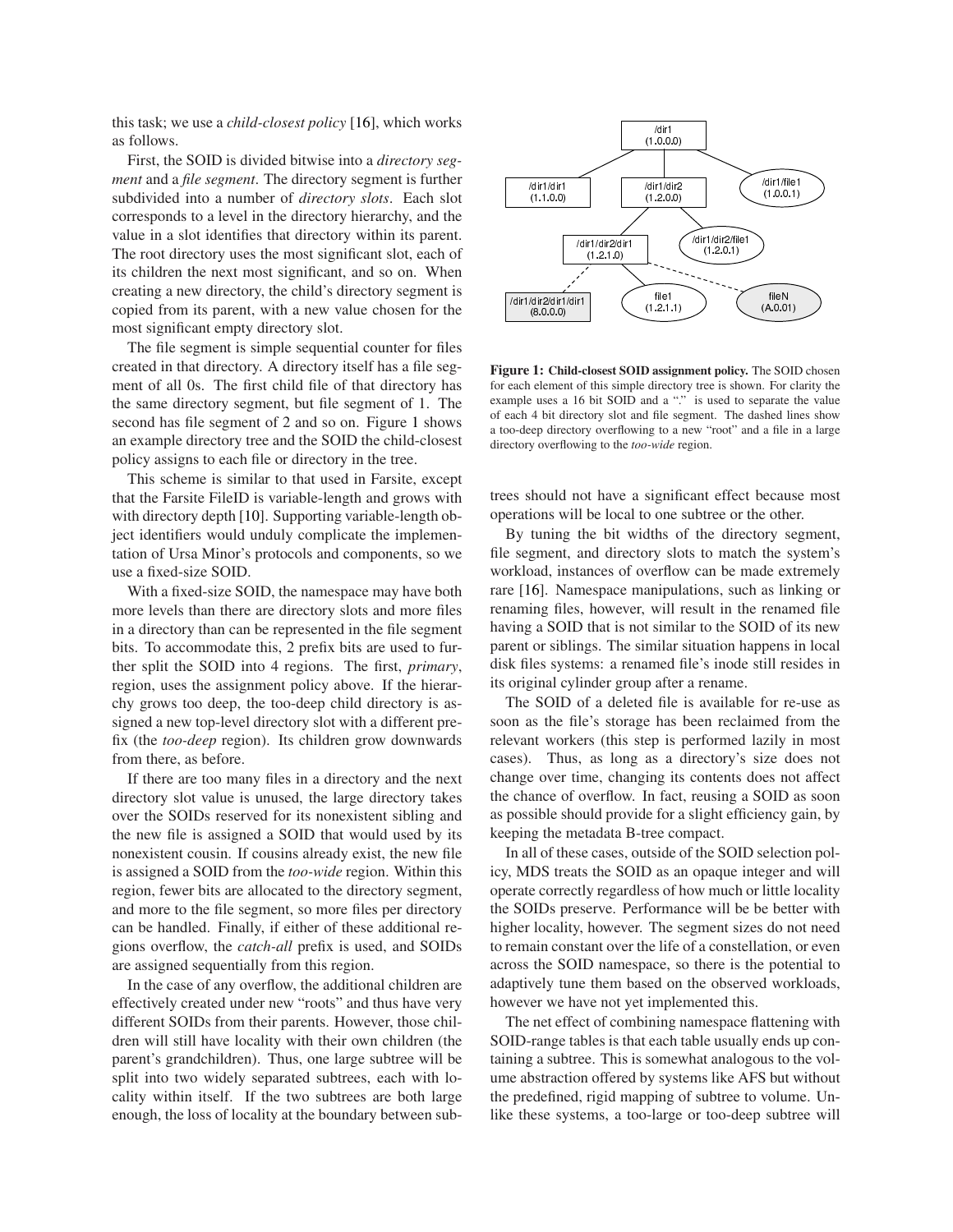overflow into another table, quite possibly not one served by the same server. One can think of these overflowed subtrees as being split off into separate sub-volumes, as is done in Ontap GX and Ceph.

# <span id="page-7-2"></span>**3.4 Metadata migration**

Ursa Minor includes the ability to dynamically migrate objects from one metadata server to another. It does so by reassigning responsibility for a metadata table from one server to another. Because the metadata table (and associated directories) are Ursa Minor data objects accessible to all metadata servers, the contents of the metadata table never need to be copied. The responsibility for serving it is simply transferred to a different server. This section describes the process for doing so in more detail.

Each metadata server exposes an RPC interface via which the delegation coordinator can instruct it to ADD or DROP a table. In order to migrate table T from server A to server B, the coordinator first instructs server A to DROP responsibility for the table. When that is complete, the coordinator updates the delegation map to state that B is responsible and instructs server B to ADD T. At all times, at most one server is responsible.

When server A is instructed to DROP T, it may be in the process of executing operations that use T. Those operations will be allowed to complete. Operations waiting for T will be aborted with an error code of "wrong server", as will any new requests that arrive. Clients that receive such a response will contact the coordinator for a new delegation map. Once the table is idle, server A sets a bit in the table header to indicate the table was cleanly shut down, flushes the table from its in-memory cache, and responds to the coordinator that the table has been dropped.

Adding a table to server B is also simple. When instructed to ADD responsibility, server B first reads the header page of table T. Since T's header page indicates it was shut down cleanly, no recovery or consistency check procedure is necessary, so server B simply adds an entry for T to its in-memory mapping of SOID to table. Any subsequent client requests for SOIDs within T will fault in the appropriate pages of T. Before its first write to T, server B will clear the "clean" bit in the header, so any subsequent crash will cause the recovery procedure to run.

# <span id="page-7-0"></span>**3.5 Multi-object operations**

For a server, performing a transaction on a single object is simple: acquire a local lock on the SOID in question and on the SOID's table, perform the operation, and then release all locks.

Performing a transaction with multiple objects or tables within a single server is similar, but complicated by the need to avoid deadlocks between operations that



<span id="page-7-3"></span>**Figure 2: Borrowing a table** The sequence of operations required for Server A to handle an operation requiring tables S and T, when table T is initially assigned to server A and table S to server B. Returning to the original state is similar.

try to acquire the same locks in opposite orders. Each server's local lock manager avoids deadlock by tracking all locks that are desired or in use. When all locks required for an operation are available, the lock manager acquires all of them simultaneously and allows the operation to proceed.

In the more complicated case (shown in Figure [2\)](#page-7-3) of a multi-object and multi-server operation, the server's local lock manager will discover that all the required resources are not local to the server. The lock manager blocks the operation and sets out to acquire responsibility for the required additional tables. To do so, it sends a BORROW request to the Delegation Coordinator. The BORROW request includes the complete list of tables required by the operation; the coordinator's lock manager will serialize conflicting BORROWs. When none of the tables required by a BORROW request are in conflict, the coordinator issues a series of ADD and DROP requests to move all the required tables to the requesting server and returns control to it. Those tables will not be moved again while as the transaction is executing.

<span id="page-7-1"></span>When the transaction completes, the requesting server sends a RETURN message to the coordinator, indicating it no longer requires exclusive access to that combination of tables. The coordinator determines whether it can now satisfy any other pending BORROW requests. If so, the coordinator will migrate a RETURNed table directly to the next server that needs it. Otherwise the coordinator can choose to either migrate that table back to its original server (the default action), leave it in place until it is BORROWed in the future, or migrate it to some other server. Note that, while waiting for a BORROW, a server can continue executing other operations on any tables it already has; only the operation that required the BORROW is delayed.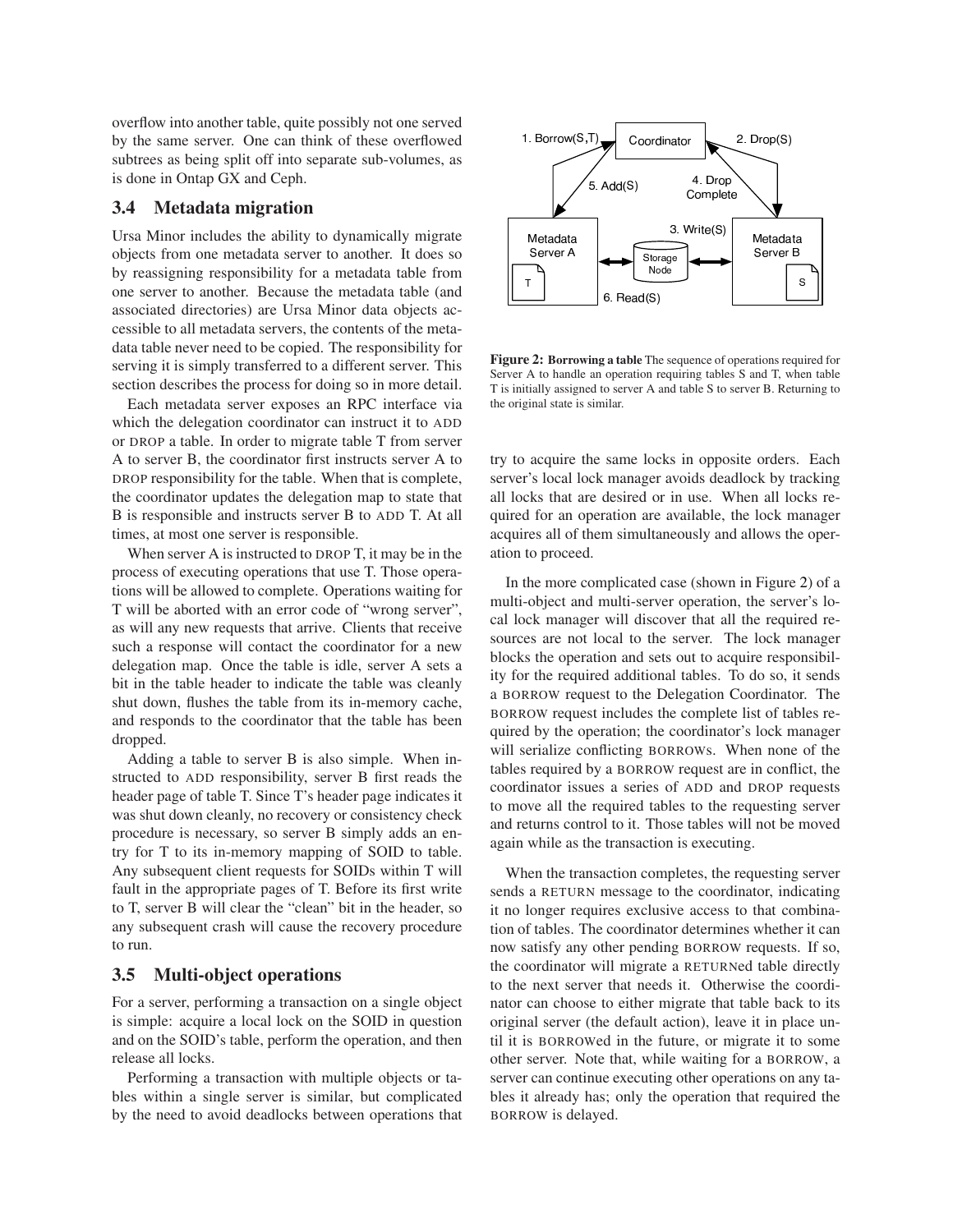# **3.6 Transactions**

Underlying the Metadata and Namespace Services is a transactional layer that manages updates to the B-tree structures used for storing inodes and directories. These B-trees are stored as data in Ursa Minor objects. The data storage nodes and their access protocols guarantee that individual B-tree pages are written atomically to the storage nodes and that data accepted by the storage nodes will be stored durably. The transaction system extends these guarantees to transactions involving multiple B-tree pages spread across multiple B-trees.

Atomicity is provided using a simple shadow-paging scheme. All updates to the B-tree data object are deferred until commit time. The data object includes two storage locations for each page, and the location written alternates on every write of that page. Thus, one location will contain the most recent version of that page, and the other location will contain the next most recent version. Each page includes a header that links it to all the other pages written in the same transaction, which will be used by the recovery mechanism to determine whether the transaction committed or needs to be rolled back. Reading a page requires reading both locations and examining both headers to identify the latest version. The server may cache this information, so subsequent rereads only need the location with the latest page contents.

Isolation is guaranteed by allowing only a single transaction to execute and commit on each B-tree at a time. Every transaction must specify, when it begins, the set of B-trees it will operate on. It acquires locks for all of those B-trees from the local lock manager, and holds them until it either commits or aborts. If, during execution, the transaction discovers it needs to operate on a B-tree it does not hold a lock for, it aborts and restarts with the new B-tree added to the set. This strategy is similar to that used by Sinfonia mini-transactions, which share the limitation of specifying their read and write sets up front [\[4\]](#page-14-30). Most transactions require only a single execution. The main sources of repeated executions are operations that traverse a file system path: at each step, the SOID of the next directory to read is determined by reading the current directory.

Consistency is only enforced for the key field of the B-tree records; maintaining the consistency of the data fields is the responsibility of the higher level code that modifies them.

Durability is provided by synchronously writing all modified pages to the storage nodes at commit time. The storage nodes may either have battery-backed RAM or themselves synchronously write to their internal disk.

If the metadata server crashes while committing a transaction, it is possible for the B-tree to be in an inconsistent state: for example, only 2 of the 3 pages in the last transaction may have been written to the storage nodes before the crash. To resolve this condition, the metadata server performs a recovery process when it restarts after an unclean shutdown. First, it queries each storage node to determine the location of the last write to the B-tree object (the storage node must maintain this information as part of the PASIS protocol [\[2\]](#page-14-31)). The location of the last write corresponds to the last page written. Reading that page's header will reveal the identity of all other pages that were part of the same transaction. If all the other pages have transaction numbers that match that of the last written page, then we know that the transaction completed successfully. If any of them has an earlier transaction number, we know that not all page writes were completed, and a rollback phase is performed: any page with the latest transaction number is marked invalid, and its alternate location is marked as the valid one. At the end of rollback, the latest valid version of every page is the same as it was before the start of the rolled-back transaction. The recovery process can proceed in parallel for B-trees with independent updates, whereas two Btrees involved in the same transaction must be recovered together. Because there is at most one transaction committing at a time on a given B-tree, at most one rollback on a given B-tree will be necessary.

### **3.7 Handling failures**

Any of the large number of components of the metadata path can fail at any time, but all failures should be handled quickly and without data loss. In general, our design philosophy considers servers trustworthy; we are primarily concerned with crashes or permanent failure and not with faulty computations or malicious servers.

The most obvious components to consider for failure are the metadata server software and the hardware that it runs on. A constellation monitoring component polls all metadata servers (as well as other components) periodically, and if the server does not respond within a time-out interval, that metadata server instance is considered to have failed. The monitoring component will then attempt to start a replacement metadata server instance, either on the same hardware or on a different node. The new instance queries the delegation coordinator to determine the tables for which it is responsible and runs the recovery process. After recovery completes, the new instance is in exactly the same state as the previous instance. While the new instance is starting and recovering, client requests sent to the old instance will time-out and be retried.

It is possible that, due to a network partition, a properly operating metadata server may be incorrectly declared by the system monitor to have failed. Restarting a new instance would result in two servers trying to serve the same objects, violating the consistency assumptions.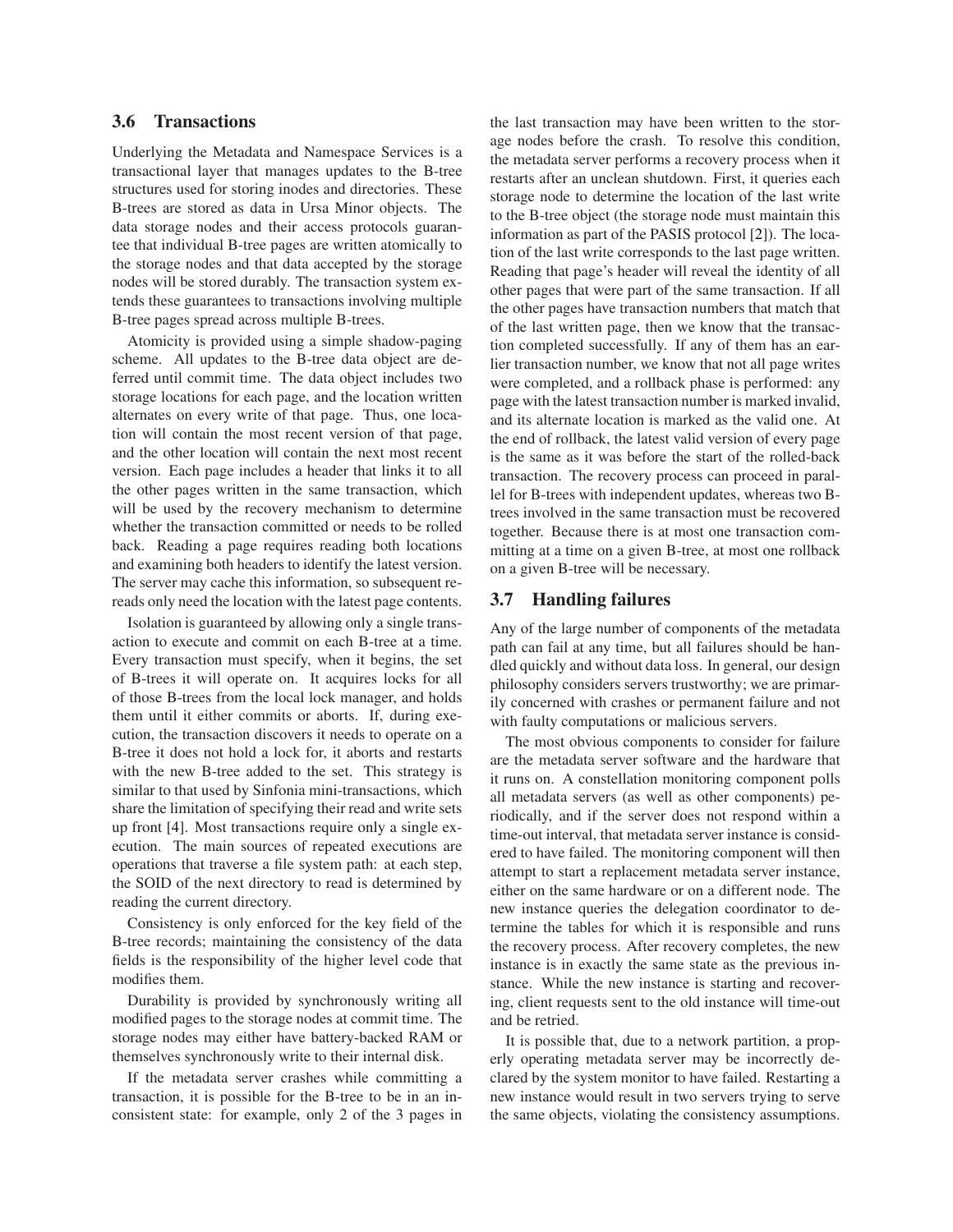To avoid this, the delegation coordinator revokes the capabilities used by the old instance to access its storage nodes before granting capabilities to the new instance to do the same. Thus, while the old instance may still be running, it will not be able to access its backing store, preserving consistency; nor will clients be able to use capabilities granted by old the instance to access client data. If the revocation attempt fails to reach a quorum of storage nodes, perhaps because they are also on the other side of the network partition, the coordinator will not start a new server instance until the partition heals and the old instance continues uninterrupted until then.

Not only does a failed metadata server affect clients, but it may also affect another server if it failed in the middle of a migration. The delegation coordinator will see its ADD or DROP request time out and propagate this error to any operation that depended on the migration. The metadata being migrated will be unavailable until the metadata server restarts, just like any other metadata served by the failed server. It is reasonable for a multiserver operation to fail because one of the servers it needs is unavailable.

When the failed metadata server restarts, the delegation map it receives from the coordinator will be unchanged from when the server began its last ADD or DROP: a failed ADD will be completed at this time, and failed a DROP effectively never happened. Instead of waiting for a server to restart, the tables assigned to the failed server could simply be reassigned to other working servers. Doing so, however, complicates the process of recovering a table that was involved in a multi-table (but same server) transaction: As described in Section [3.6,](#page-7-1) both tables must be recovered together, which poses a problem if the two tables have been reassigned to different servers for recovery. Although it is possible to detect and handle this case, in the interest of simplicity, we avoid it by always trying to recover all the tables assigned to a failed server as one unit.

A failed delegation coordinator will prevent the system from performing any more delegation changes, although all metadata servers and clients will continue to operate. As the delegation map is stored in an object and synchronously updated by the coordinator, the coordinator is stateless and can simply be restarted the same as metadata servers. There must be at most one delegation coordinator in a constellation. One method to ensure this, that we have not yet implemented, is to use a quorum protocol to elect a new coordinator [\[21\]](#page-14-32).

If the failure happened during a migration, the metadata table(s) being migrated will be in one of two states: the delegation map says server A is responsible for table T but server A does not think it is, or the delegation map says no server is responsible for T. The delegation map is always updated in an order such that a server will never be responsible for a metadata table that is not recorded in the delegation map. To handle the first case, a newly started coordinator will contact all metadata servers to determine which tables they are serving and issue the appropriate ADD requests to make the server state match the delegation map. In the second case, an appropriate server is chosen for tables that have no assigned server, and an ADD request is issued.

For storage node failures, we rely on the Ursa Minor data storage protocol to provide fault tolerance by replicating or erasure-coding object data across multiple storage nodes. Since the contents of the metadata tables cannot be reconstructed from any other source, they must be configured with appropriately high fault tolerance.

## **4 Evaluation**

Our goal was to construct a transparently scalable Metadata Service for Ursa Minor. To show we have succeeded, we evaluate the performance of Ursa Minor with a standard benchmark as well as with a range of modified workloads to reveal its sensitivity to workload characteristics. Section [4.1](#page-9-0) describes the benchmark's workload, Section [4.2](#page-10-0) describes the hardware and software configurations used, Sections [4.3](#page-10-1) and [4.4](#page-10-2) discuss experimental results, Section [4.5](#page-11-0) contrasts these results with the workloads seen in traces of deployed file systems, and Section [4.6](#page-12-0) discusses additional observations.

### <span id="page-9-0"></span>**4.1 Benchmark**

The SPECsfs97 [\[35\]](#page-14-33) benchmark is widely used for comparing the performance of NFS servers. It is based on a survey of workloads seen by the typical NFS server and consists of a number of client threads, each of which emits NFS requests for file and directory operations according to an internal access probability model. Each thread creates its own subdirectory and operates entirely within it. Since each thread accesses a set of files independent from all other threads, and each thread only has a single outstanding operation, this workload is highly parallelizable and contention-free.

In fact, using the namespace flattening policy described in Section [3.3,](#page-5-0) Ursa Minor is trivially able to assign each thread's files to a distinct SOID range. Thus, each metadata table consists of all the files belonging to a number of client threads, and all multi-object operations will only involve objects in the same table. While this is very good for capturing spatial locality, it means that multi-server operations will never occur for the default SPECsfs97 workload.

Because the SPECsfs97 benchmark directly emits NFS requests, these requests must be translated into the Ursa Minor protocol by an *NFS head-end*. Each headend is an NFS server and an Ursa Minor client, and it issues a sequence of Ursa Minor metadata and/or data re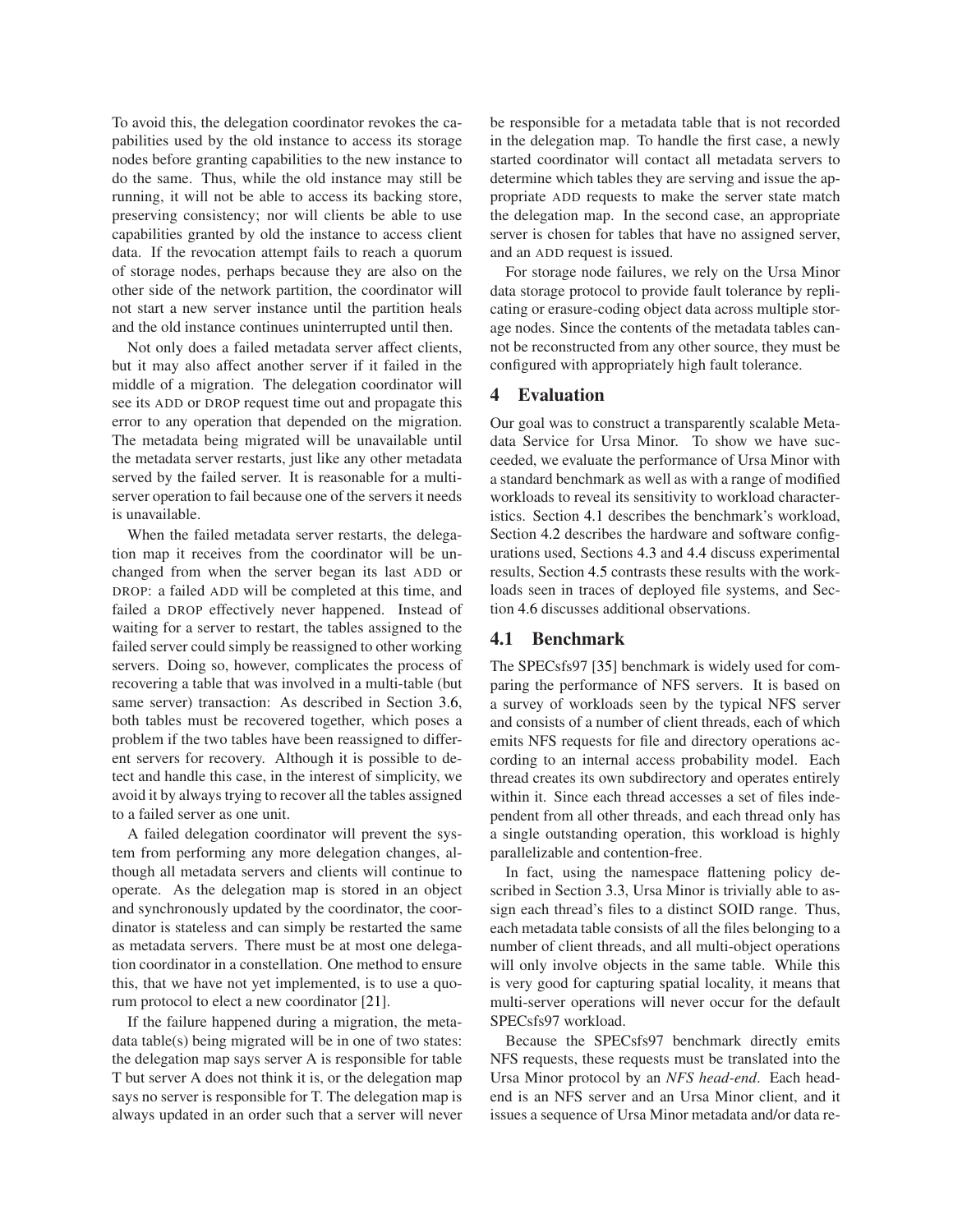quests in order to satisfy each NFS request it receives. In the default SPECsfs97 workload, 73% of NFS requests will result in one or more Ursa Minor metadata operations, and the remaining 27% are NFS data requests that may also require an Ursa Minor metadata operation. Like any Ursa Minor client, the head-end can cache metadata, so some metadata operations can be served from the head-end's client-side metadata cache, resulting in a lower rate of outgoing Ursa Minor metadata requests than incoming NFS requests. Each head-end is allocated a distinct range of SOIDs for its use, and it exports a single NFS file system. Thus, different head-ends will never contend for the same objects, but the client threads connected to a head-end may access distinct objects that happen to be in the same metadata table.

In order to use SPECsfs97 to benchmark Ursa Minor, we found it necessary to make a number of practical modifications to the benchmark parameters and methodology specified by SPEC. First, we modified the configuration file format to allow specifying operation percentages in floating point as necessary for Section [4.4.](#page-10-2) Second, we doubled the warmup time for each run to 10 minutes to ensure the measured portion of the run did not benefit from startup effects. Neither of these changes should affect the workload presented during the timed portion of the run.

Because we are interested in exploring the scalability of the MDS, we must provision the Ursa Minor constellation so that the MDS is always the bottleneck. Doing so requires enough storage nodes to collectively hold the metadata objects in their caches—otherwise, the storage nodes become the bottleneck. The number of files used by SPECsfs97 is a function of the target throughput and, at high load levels, would require more storage nodes than we have available. Additionally, as the number of files varies, so will the miss-rate of the fixed-size headend caches, changing the workload seen by the MDS. To avoid these two effects, we use a constant 8 million or 4 million files, requiring 26 GB or 13 GB of metadata. To avoid confusion, we refer to this modified benchmark as *SFS-fixed*.

To maximize MDS load, we configured the NFS headends to discard any file data written to them and to substitute zeroes for any file data reads. The Ursa Minor metadata operations associated with the file read and writes are still performed, but the Ursa Minor data operations are not, so we can omit storage nodes for holding file data. In all other regards, including uniform access, we comply with the SPECsfs97 run reporting rules.

## <span id="page-10-0"></span>**4.2 Experimental setup**

Table [1\(a\)](#page-11-1) lists the hardware used for all experiments, and Table [1\(b\)](#page-11-2) lists the assignment of Ursa Minor components to physical machines. This particular assignment was chosen to ensure as uniform hardware and access paths as possible for each instance of a component—every storage node was the same number of network hops away from each metadata server, and each head-end was the same distance from each metadata server.

We configured the test constellations with the goal of ensuring that the MDS was always the bottleneck. The root metadata server was only responsible for objects internal to the MDS (i.e., the metadata for the metadata table objects themselves). The large constellation had 48 NFS head-ends, each serving 20 SFS-fixed client threads (960 in total), and the SOID range assigned to each headend was split across 8 tables. The resulting 384 tables were assigned in round-robin fashion across metadata servers, such that every head-end used some object on each metadata server. Similarly, tables were stored on 24 storage nodes such that each metadata server used every storage node. These choices increase the likelihood of multi-table operations and contention and are intended to be pessimistic. For small experiments, we used 24 headends, 12 storage nodes, and 480 client threads. The SOID assignment policy was configured to support a maximum of 4095 files per directory and 1023 subdirectories per directory, which was sufficient to avoid overflow in all cases. Each storage node used 1.6 GB of battery-backed memory as cache. In addition, 256 MB at each metadata server was used for caching B-tree pages, and the head-ends had 256MB each for their client-side caches.

# <span id="page-10-1"></span>**4.3 Scalability**

Figure [3](#page-12-1) shows that the Ursa Minor MDS is transparently scalable for the SFS-fixed workload. Specifically, the throughput of the system for both NFS and MDS operations increases linearly as the number of metadata servers increases. This is as expected, because the basic SPECsfs97 and SFS-fixed workloads cause no multiserver operations. Thus, adding additional servers evenly divides the total load across servers. Because the headend servers include caches and because the SFS operation rate includes NFS data requests, the number of requests that reach the metadata servers is lower than that seen by the head-end servers. However, the workload presented to the MDS is much more write-heavy—26% of requests received by the MDS modify metadata, compared the 7% of NFS requests that definitely will modify metadata and 9% that possibly will.

### <span id="page-10-2"></span>**4.4 Multi-server operations**

Since Ursa Minor uses a novel method of implementing multi-server operations, it is important to consider its performance on workloads that are are less trivially parallelizable. To do, so we modified the base SFSfixed workload to include a specified fraction of cross-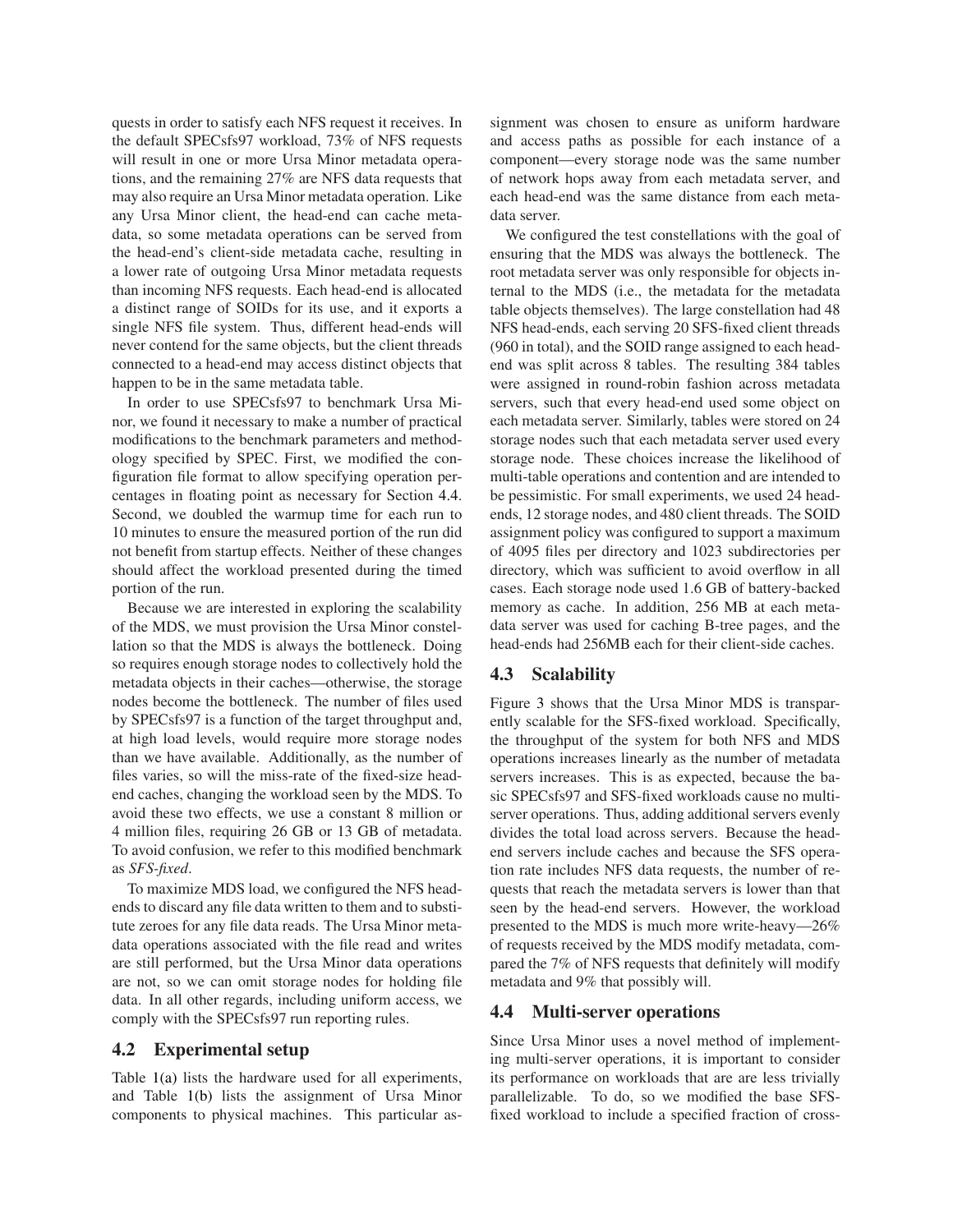<span id="page-11-1"></span>

| Type       | Type A                     | Type B            |  |  |
|------------|----------------------------|-------------------|--|--|
| Count      | 38                         | 75                |  |  |
| RAM        | $2$ GB                     | 1 GB              |  |  |
| <b>CPU</b> | 3.0 Ghz Xeon               | 2.8 Ghz Pentium 4 |  |  |
| Disk       | $4\times$ ST3250823AS      | $1 \times$ WD800J |  |  |
| <b>NIC</b> | Intel Pro/1000 MT          | Intel Pro/1000 XT |  |  |
| OS         | Linux 2.6.26               |                   |  |  |
| Switch     | $3\times$ HP ProCurve 2848 |                   |  |  |

(a) Hardware configuration.

<span id="page-11-2"></span>

| Component             | Hardware | Large    | Small                         |
|-----------------------|----------|----------|-------------------------------|
| Storage nodes         | Type A   | 24       | 12                            |
| Metadata servers      | Type B   | $8 - 32$ | $4 - 16$                      |
| NFS head-ends         | Type B   | 48       | 24                            |
| Load generators       | Type A   | 5        | $\mathfrak{D}_{\mathfrak{p}}$ |
| Root metadata server  |          |          |                               |
| Root storage node     | Type A   |          |                               |
| Constellation manager |          |          |                               |

(b) Ursa Minor configuration.

**Table 1: Hardware and software configuration used for large and small experiments.** The number of metadata servers used varied; all other components remained constant. The root metadata server and its storage node only stored metadata for objects used by the metadata service. Metadata accessible by clients was spread across the remaining storage nodes and metadata servers.

directory LINK operations. To keep the total number of operations constant, we reduce the number of CRE-ATE operations by one for every LINK operation we add. Thus, the sum of LINK and CREATE is a constant 1% of the NFS workload. The resulting MDS workload contains a higher fraction of both, because the head-end cache absorbs many of the LOOKUP requests.

We also modify the namespace flattening policy so each client thread's directories are spread across all the tables used by that head-end, giving a  $1-(1/N)$  chance any LINK being multi-server. Both LINK and CREATE modify one directory and one inode, so any performance difference between the two can be attributed to the overhead of performing a multi-server operation. A RE-NAME, however, modifies two directories and their inodes, and is slower than a CREATE even on a single server, which is why we use LINK as the source of crossdirectory operations in this experiment.

Figure [4](#page-12-2) shows the reduction in MDS throughput for SFS-fixed with multi-server operations compared to SFS-fixed without multi-server operations. Workloads in which 0.05% to 1.00% of NFS operations were crossdirectory LINKs resulted 0.07% to 4.75% of MDS operations involving multiple servers. Separate curves are shown for Ursa Minor configurations where each headend's metadata is split across 16, 8, or 4 tables for a total of 384, 192, or 96 tables in the system. As expected, throughput decreases as the percentage of multi-server ops increases, since each multi-server op requires a table migration. Accordingly, the latency of LINKs are up to  $3.5 \times$  that of CREATES (120 ms vs. 35 ms). Furthermore, when the table is RETURNed to its original server, that server's cache will not contain any of the migrated table's contents. The resulting increase in cache miss rate decreases the throughput of subsequent single-server operations [\[34\]](#page-14-34).

Additionally, migrating a table makes it unavailable for serving other operations while the migration is in progress. When a single table represents a small fraction of the total metadata in the system, making one table unavailable has a small impact on overall performance. However, if we configure the system to fit the same metadata into fewer tables, the penalty increases, as shown in Figure [4.](#page-12-2) This is exacerbated in Ursa Minor because threads within the metadata server frequently contend for table-level locks in addition to CPU and I/O. Given that small tables permit finer-grained load balancing, a reasonable Ursa Minor configuration might place 1%-10% of a server's capacity in a single table as suggested for other systems [\[6\]](#page-14-15). The major penalty of having far too many tables is that the delegation map will be large, possibly requiring a more efficient means of storing and distributing it.

# <span id="page-11-0"></span>**4.5 Trace analysis**

To put the performance of Ursa Minor under multi-server operations into context, we examined two sets of wellstudied distributed file system traces to determine what rates of multi-server operations are seen in real-world workloads. Table [2](#page-13-0) classifies the operations in each trace by the Ursa Minor metadata operation that would be required to service it. While all operations except for UP-DATEs and some LOOKUPs involve more than one object, those objects are almost always in a parent-child relationship. In any system that preserves namespace locality (as the child-closest SOID assignment policy in Ursa Minor does), both objects will be served by the same metadata server. The exceptions are operations on mountpoints, operations on directories that are extremely large, and operations that involve more than one directory. Since the first case should be extremely rare, we expect that cross-directory operations will be the major source of multi-server metadata operations.

The first set of traces are of 3 departmental NFS servers at Harvard University. The workload of each server varied significantly and is described by Ellard et al. [\[12\]](#page-14-35). In these traces, RENAME operations may involve more than one directory, and we count cross-directory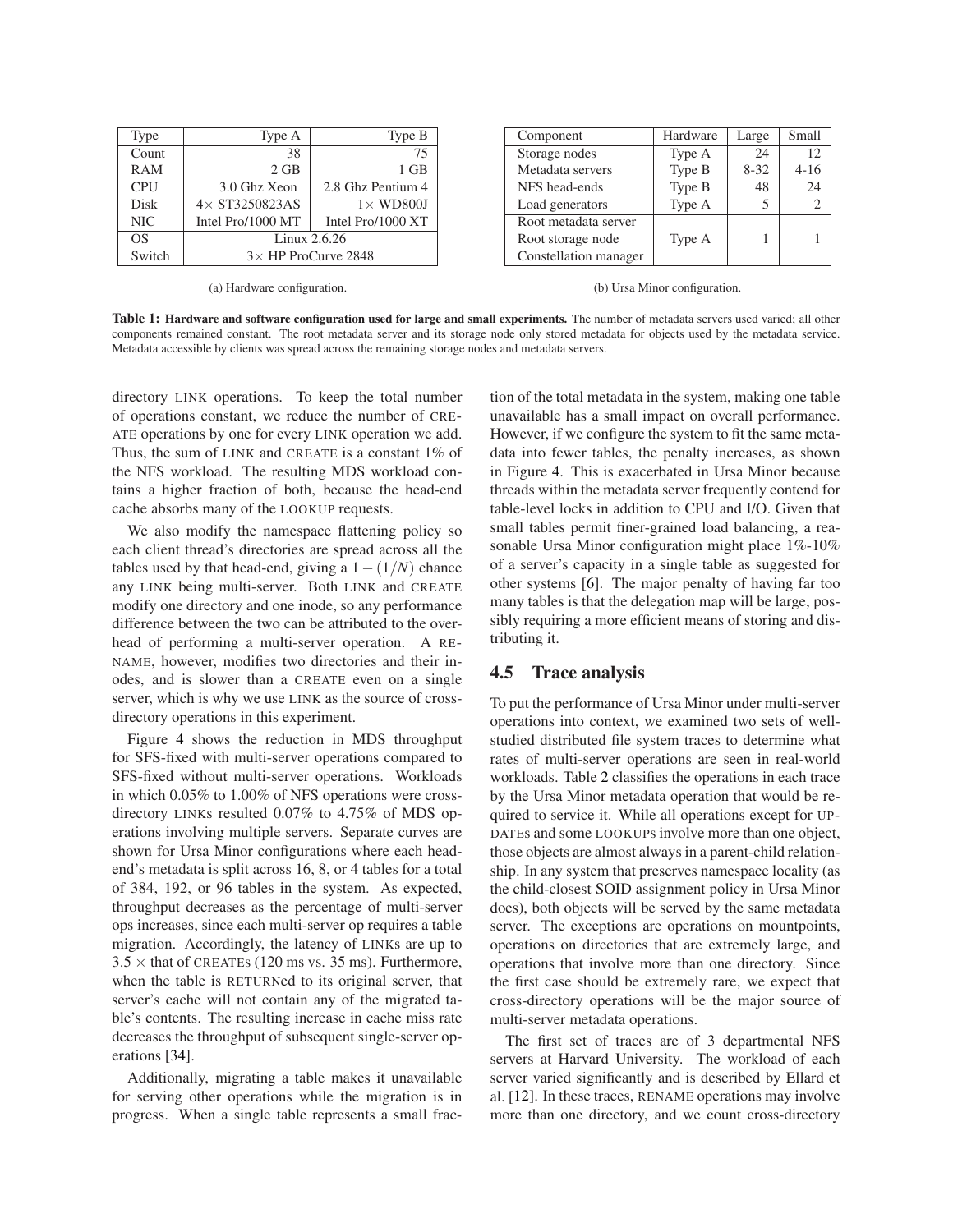

<span id="page-12-1"></span>**Figure 3: Throughput vs. number of metadata servers.** The number of NFS and MDS operations completed per second are shown separately for the SFS-fixed workload. The difference between NFS and MDS operation rates is due to data-only requests and the head-end's metadata cache. The three benchmark runs performed for each configuration are plotted individually. The lines show a linear fit with correlation coefficient of  $> 0.995$ . All runs used 8 million files on the large constellation. Our present implementation is limited to about 1 million files per server; plots with fewer files and servers are similar [\[34\]](#page-14-34).

RENAMEs separately from RENAMEs of a file to a different name in the same directory. Additionally, a LINK operation, while only involving a single file and single directory, might be adding a link in one directory to a file originally created in a different directory. While the original directory does not matter to a traditional NFS server, in Ursa Minor, the file's SOID will be similar to that of its original parent directory, while the new parent directory may have a very different SOID and perhaps be on a different server. Unfortunately, unlike RE-NAMEs, the LINK RPC does not contain enough information to reliably identify the original parent directory, so we cannot separate these cases. The highest fraction of cross-directory RENAME operations occurred in the DEAS trace and represented only 0.005% of operations in that trace.

The second set of traces are of CIFS traffic to two enterprise-class filers in NetApp's corporate data center. One was used by their engineering department, the other by the their marketing, sales, and finance departments. The fraction of RENAME operations in these traces is similar to those from Harvard, though the distribution of other operations is very different. In the CIFS protocol, the equivalent of the RENAME RPC includes the path of the source and destination directories, so it is possible to determine not only that the the directories are different, but how far apart the source and destination directories are in the directory tree. We were able to analyze a segment of the trace from the Corporate server to calculate rename distances for operations within that segment. Of



<span id="page-12-2"></span>**Figure 4: Slowdown vs. percentage of multi-server ops.** The slowdown in MDS throughput (compared to a workload with no multiserver ops) is shown for SFS-fixed workloads with varying percentages of multi-server LINKs. The actual percentage achieved in a given run varies from the target percentage; the actual percentage is plotted for each run, and the lines connect the average of all runs with the same target percentage. All runs use 4 million files on the small constellation with 12 metadata servers. The solid line uses the same configuration of 384 total tables used in Figure [3,](#page-12-1) additional lines use 192 and 96 tables.

the 80 cross-directory RENAMEs we found, 56% had a destination directory that was either the immediate parent or child of the source directory.

For comparison, we also show the distribution of operations in the default configuration of SPECsfs97 in Table [2.](#page-13-0) In all of these workloads, the percentage of cross-directory operations is very low. And, of those cross-directory operations, only a fraction will be multiserver. If directories were assigned randomly to servers, the probability both directories will happen to be on the same server is  $1/N$ . If the directories involved exhibit spatial locality, as the CIFS traces do, and the OID assignment policy can preserve spatial locality, then both directories are far more likely to be on the same server. Even pessimistically assuming that all cross-directory operations are multi-server, Ursa Minor's approach to multi-server operations can handle an order of magnitude more multi-server operations (.06%) with only a 1.5% decrease in overall throughput compared to a workload with only single-server operations. A system that could execute multi-server operations as fast as single-server ones would be optimal. Even if the workload contains 1% multi-server operations, the slowdown is 7.5%, but such a high rate seems unrealistic, given the rarity of even potentially multi-server operations.

### <span id="page-12-0"></span>**4.6 Additional observations**

Our motivation for using migration to handle multiserver operations was that it was the simple solution for the problem at hand. From the starting point of a meta-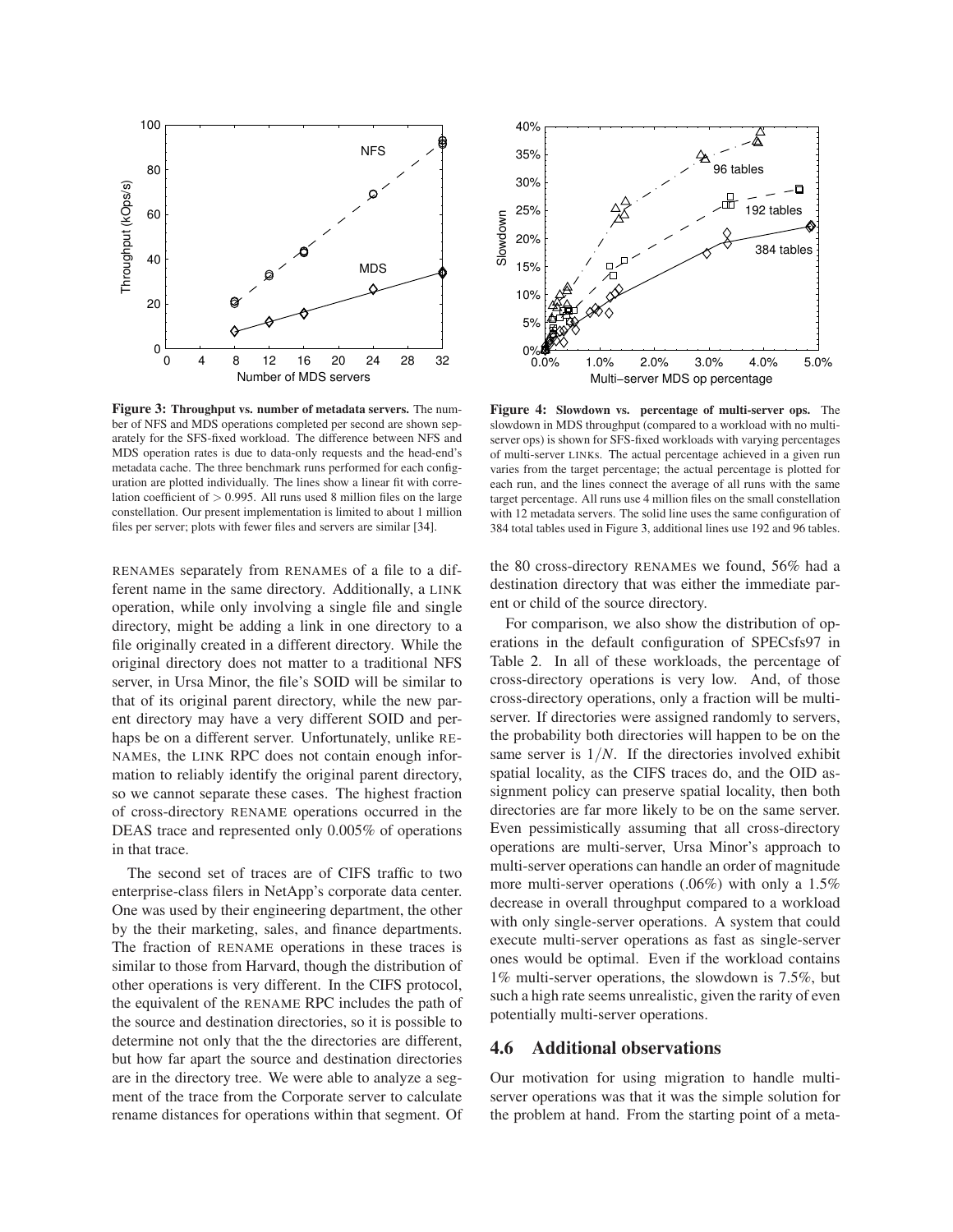|                    | <b>EECS</b> | <b>DEAS</b>     | <b>CAMPUS</b> | Engineering | Corporate |             | SPECsfs97 |
|--------------------|-------------|-----------------|---------------|-------------|-----------|-------------|-----------|
| Total operations   | 180M NFS    | <b>770M NFS</b> | 672M NFS      | 352M CIFS   | 228M CIFS | 12.5M CIFS  | 4.9M NFS  |
| LOOKUP             | 93.113%     | 98.621%         | 97.392%       | 87.1%       | 73.2%     | 62.417%     | 83.000%   |
| <b>CREATE</b>      | $0.772\%$   | $0.243\%$       | $0.286\%$     | 0.7%        | 6.7%      | 13.160\%    | $1.000\%$ |
| <b>DELETE</b>      | 0.810%      | $0.431\%$       | $0.555\%$     | $0.006\%$   | $0.03\%$  | 0.030%      | $1.000\%$ |
| <b>UPDATE</b>      | 5.250\%     | 0.683%          | 1.766%        | $1.24\%$    | $2.2\%$   | 14.282%     | 14.606%   |
| RENAME (all)       | $0.054\%$   | 0.022%          | $< 0.001\%$   | $0.02\%$    | $0.04\%$  | 0.036%      | $0.000\%$ |
| RENAME (cross-dir) | 0.0012%     | $0.005\%$       | $< 0.001\%$   | NA          | NA        | $< 0.001\%$ | $0.000\%$ |

<span id="page-13-0"></span>**Table 2: Metadata operation breakdowns for various distributed file system traces.** The percentage of operations in the original trace that incur each type of Ursa Minor metadata operation is shown. This represents the workload that would seen by the Ursa Minor head-end's metadata cache. Only LOOKUP requests are cacheable, thus we expect the workload seen by the metadata servers to have fewer LOOKUPS. The columns do not sum to 100% because of not all CIFS or NFS operations require Ursa Minor metadata. For the large CIFS traces, the values are calculated from CIFS operation statistics provided by Leung et al. [\[23\]](#page-14-36) and represent an upper bound for each operation. For the NFS trace and the small CIFS trace, we scan the trace and count the resulting operations. The operations generated by a 5 minute run of SPECsfs97 at 16000 ops/sec are shown for comparison. In all workloads, RENAMES that involve two directories are shown separately and are extremely rare.

data service that supported migration and single-server operations (over 47000 lines of C code), it only required 820 additional lines of code to support multi-server operations. Of these 820 lines, the global lock manager (necessary for avoiding deadlock) accounted for 530 lines, while the remainder were additional RPC handlers and modifications to the local transaction layer to trigger a BORROW when necessary. In contrast, implementing migration correctly represented 9000 lines of the original metadata server and several months of work.

To provide a basis for comparison, we created a version of Ursa Minor that implements multi-server operations using the traditional 2-phase commit protocol. This version is not nearly as robust or stable as the main version, particularly with regard to handling and recovering from failures, so the 2587 lines required to implement it represent a lower bound. The code to implement a writeahead log is not included in this total because most other systems include one as part of their basic functionality.

Many of the choices we made in designing the MDS were guided by the properties of the rest of Ursa Minor. Other systems with different underlying storage or failure models might choose to store metadata on the local disks or NVRAM of each metadata server. Migration in such a system would be much more expensive because it requires copying metadata from server to server.

The single delegation coordinator is involved in every multi-server operation, and could become a bottleneck as the constellation scales. We found the coordinator was capable of up to 3500 migrations per second, which is reached with 32 metadata servers and a workload with 1% multi-server ops. Scaling beyond this point would require moving to a hierarchy of coordinators rather than a single one. More details, along with discussion of other workloads and system parameters, are presented in an additional technical report [\[34\]](#page-14-34).

# **5 Conclusion**

Transparent scalability for metadata is a desirable feature in a large storage system. Unfortunately, it is a difficult feature to provide because it introduces the possibility of multi-server operations, which in turn require relatively complex distributed protocols. By reusing metadata migration to reduce multi-server operations to single-server ones, we were able to implement a transparently scalable metadata service for Ursa Minor with only 820 additional lines of code. Although this approach is more heavyweight than a dedicated cross-server update protocol, the performance penalty is negligible if cross-server operations are are as rare as trace analysis suggests—less than 0.005% of client requests could possibly be crossserver in the traces analyzed. Even if all of those requests were in fact cross-server, Ursa Minor can tolerate an order of magnitude more cross-server operations (.06%) with only a 1.5% decrease in overall throughput. We believe that this approach to handling infrequent crossserver operations is very promising for distributed file systems and, perhaps, for other scalable distributed systems as well.

### **Acknowledgements**

We thank our shepherd, Stephen Hand, and the reviewers for their insightful comments. We thank the members and companies of the PDL Consortium (including APC, EMC, Facebook, Google, Hewlett-Packard, Hitachi, IBM, Intel, LSI, Microsoft, NEC, NetApp, Oracle, Seagate, Symantec, VMware, and Yahoo!) for their interest, insights, feedback, and support. We also thank Intel, IBM, NetApp, Seagate and Sun for hardware donations that enabled this work. This material is based on research sponsored in part by the National Science Foundation, via grant #CNS-0326453, by the Air Force Research Laboratory, under agreement number F49620– 01–1–0433, and by CyLab at Carnegie Mellon University under grant DAAD19–02–1–0389 from the Army